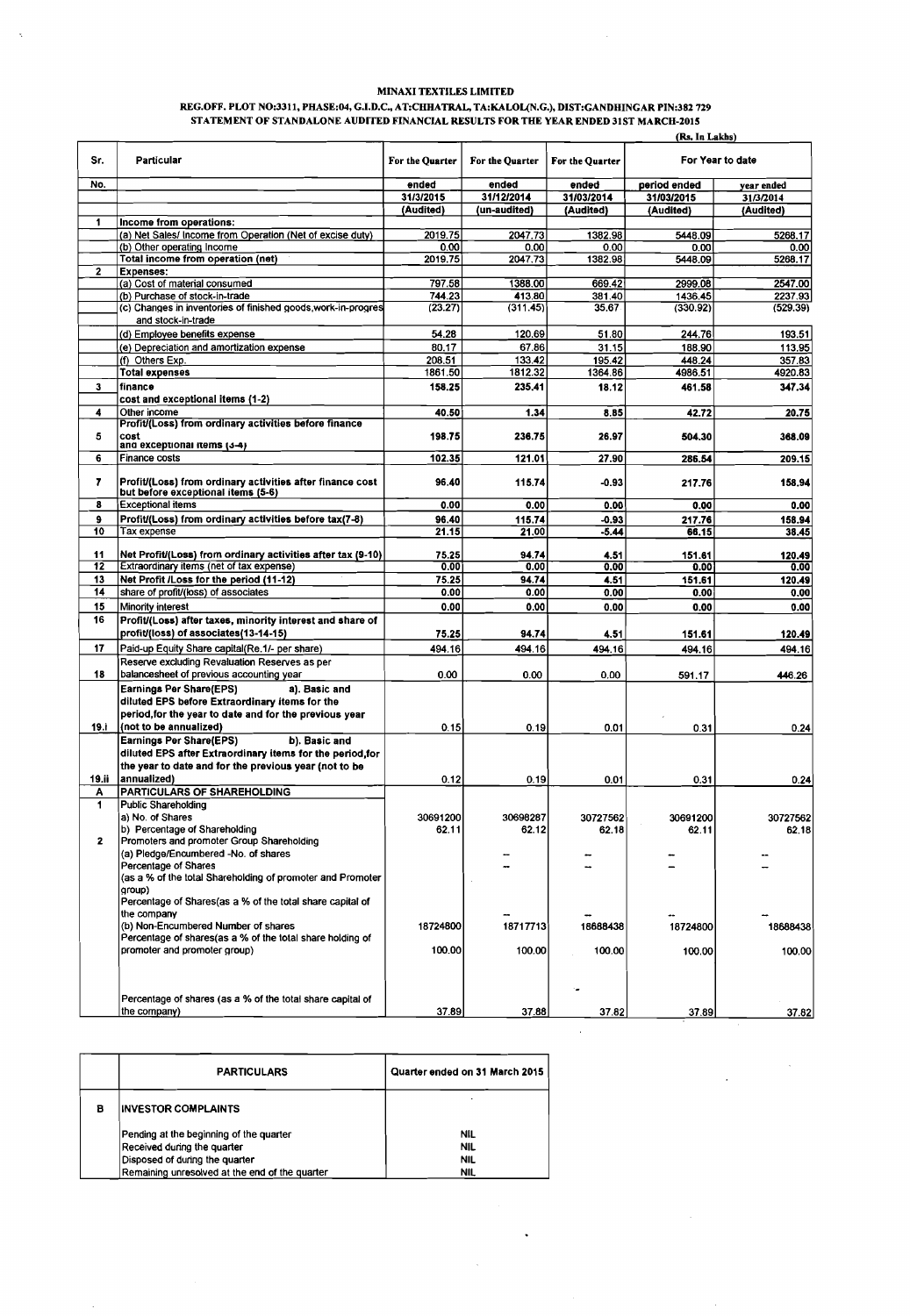| Statement of Assets and Liabilities |  |  |
|-------------------------------------|--|--|
|-------------------------------------|--|--|

|                                          |              | Rs in Lacks        |
|------------------------------------------|--------------|--------------------|
| particulars                              | As at        | As at              |
|                                          | 31/03/2015   | 31/03/2014         |
| I. EQUITY AND LIABILITIES                |              |                    |
|                                          |              |                    |
| (1) Shareholder's Funds                  |              |                    |
| (a) Share Capital                        | 556.03       | 556.03             |
| (b) Reserves and Surplus                 | 591.17       | 446.26             |
| Sub-total-Shareholder's funds            | 1147.20      | 1002.29            |
| (2) Minority Interest                    |              |                    |
| (3) Non-Current Liabilities              |              |                    |
| (a) Long-term borrowings                 | 875.07       | 1021.24            |
| (b) Deferred tax liabilities (Net)       | 74.74        | 64.8               |
| (c) Other Long term liabilities          | 0            | 1.19               |
| (d) Long term provisions                 | Ω            |                    |
| Sub-total-Non-current liabilities        | 949.81       | 1087.23            |
|                                          |              |                    |
| (4) Current Liabilities                  |              |                    |
| (a) Short-term borrowings                | 1816.06      | 1592.10            |
| (b) Trade payables                       | 1147.23      | 989.95             |
| (c) Other current liabilities            | 310.94       | 202.37             |
| (d) Short-term provisions                | 76.57        | 53.44              |
| Sub-total-current liabilities            | 3350.80      | 2837.86            |
| <b>Total - Equity and Liabilities</b>    | 5447.81      | 4927.38            |
| <b>II.Assets</b>                         |              |                    |
| (1) Non-current assets                   |              |                    |
| (a) Fixed assets                         | 1836.70      | 1946.98            |
| (b) Non-current investments              |              |                    |
| (c) Deferred tax assets (net)            |              |                    |
| (d) Long term loans and advances         | 26.19        | 22.95              |
| (e) Other non-current assets             | 1.35         | 1.35               |
| Sub-total-Non-current assests            | 1864.24      | 1971.28            |
|                                          |              |                    |
| (2) Current assets                       |              |                    |
| (a) Current investments                  | o<br>1311.44 | ٥                  |
| (b) Inventories<br>(c) Trade receivables | 1944.30      | 1048.32<br>1576.83 |
| (d) Cash and cash equivalents            | 222.75       | 33.55              |
| (e) Short-term loans and advances        | 26.53        | 34.14              |
| (f) Other current assets                 | 78.55        | 263.26             |
| Sub-total-current assests                | 3583.57      | 2956.1             |
|                                          |              |                    |
| <b>Total - Assets</b>                    | 5447.81      | 4927.38            |

Notes:

The above Financial Results as reviewed by the Audit Committee were taken on record by the Board of Dlrectors of the Company In thelr meetlng held on  $\mathbf 1$ 07.05.2015

2 The Company is mainly engaged in single segment and hence there is no other primary reportable segment as required by AS-I7 on 'Segment Reporting' issued by ICAI.

The previous yearlperiods figures have been regrouped andlor rearranged wherever considered necessary to make it comparative with current year figures  $\overline{\mathbf{3}}$ 

The figures of the last quarter are the balancing figures between Audited figures in respect of the full financial year and the published year to date figures **4** up to the third quarter of the current financial year.

During the year the company has revised the depreciation rate on fixed assets as per the useful life specified in schedule IIof the Companles Act, 2013. 5 The effect of the same is given in the current year depreciation. The assets whose useful life Is already exhausted is adjusted to retained earnings

Place : Chhatral

Date: 07.05.2015

For, Minaxi Textiles Limited<br>Bharatonar P. Patel<br>Managing Director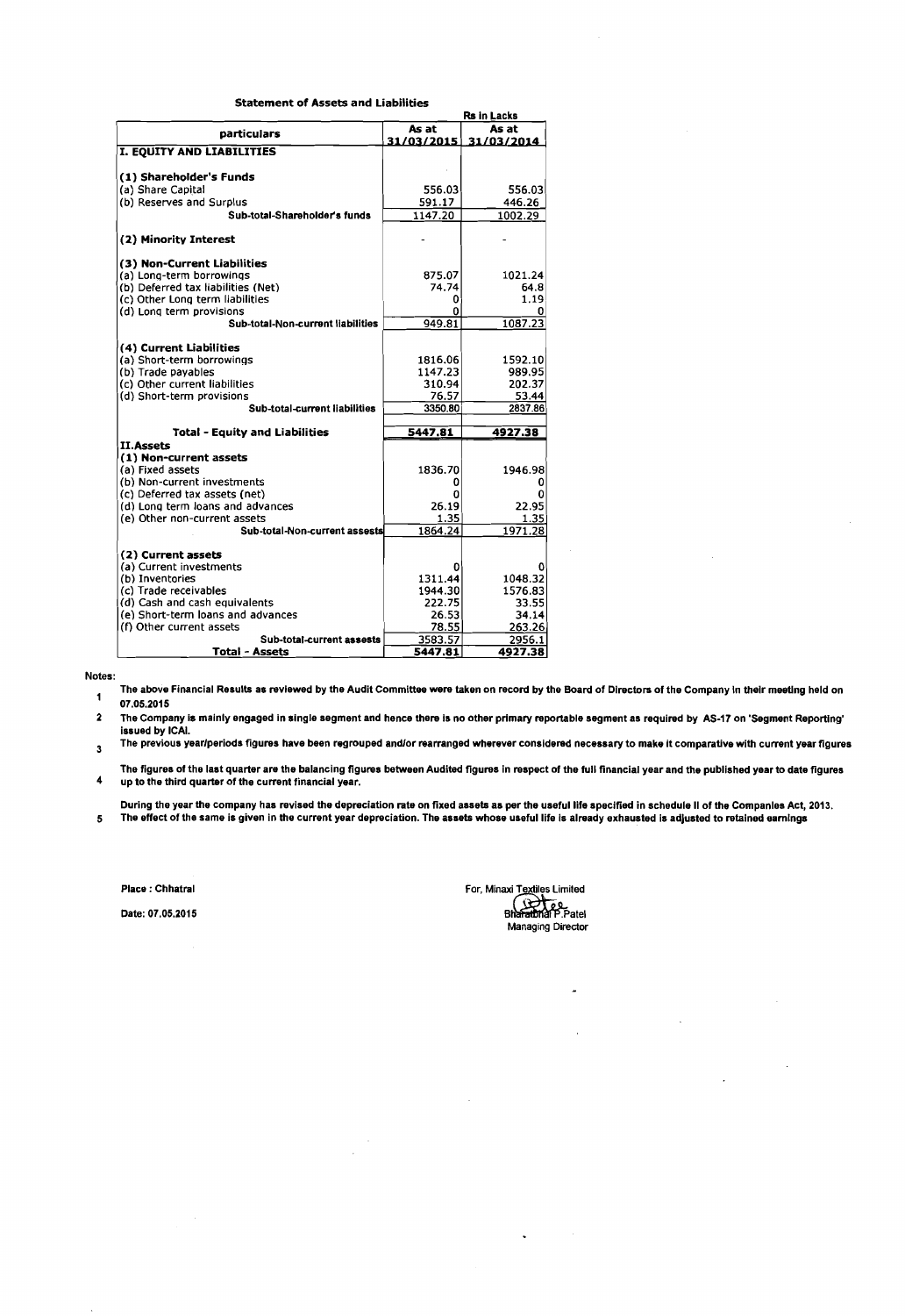## **AUDITOR'S REPORT ON QUARTERLY FINANCIAL RESULTS AND YEAR TO DATE RESULTS OF THE MINAXI TEXTILES LIMITED PURSUANT TO THE CLAUSE 41 OF THE LISITNG AGREEMENT**

We have audited the quarterly financial results of **MINAXI TEXTILE LIMITED** for  $1.$ the quarter ended March 31, 2015 and the annual financial results for the year ended on  $31<sup>st</sup>$  March 2015 attached herewith, being submitted by the company pursuant to the requirement of Clause 41 of the Listing Agreement, except for the disclosures regarding 'Public Shareholding' and 'Promoter and Promoter Group Shareholding' which have been traced from the disclosures made by the company's management and have not been audited by us.

The quarterly financial results are the derived figures between the audited figures in respect of the year ended March 21, 2015 and quarter of the current financial year, which were subjected to limited review. The financial results for the quarter ended March 31, 2015 have been prepared on the basis of financial results for the nine month period ended December 31, 2014, the audited annual financial statements as at and for the year ended March 31, 2015, the relevant requirements of Clause 41 of the Listing Agreement are the responsibility of the Company's management and have been approved by the Board of Directors of the company. Our responsibility is to express an opinion on these financial results based on our review of the financial results for the nine month period ended December 31, 2014 which was prepared in accordance with the recognition and measurement principles laid down in Accounting Standard (AS) 25, Interim Financial Reporting, specified under the Companies Act, 1956 {which were deemed to be applicable as per section 133 of the Companies Act, 2013 read with rule 7 of the Companies (Accounts) Rules, 2014 ) and the audited annual financial statements as at the and for the year ended March 31, 2015 and the relevant requirements of Clause 41 of the Listing Agreement.

2. We conducted our audit in accordance with the auditing standards generally accepted in India. Those standards required that we plan and perform the audit to obtain reasonable assurance about whether the financial results are free of material misstatement(s). An audit includes examining, on a test basis. Evidence supporting the amounts disclosed as financial results. An audit also includes assessing the accounting principles used and significant estimates made by management. We believe that our audit



**Ahmedabad** : 211, Kamal Complex, **Opp.** State Bank of India, Nr. Stadium Circle, C.G. Road, Ahmedabad - 380009. ~ Contact : 079-26561202, 98245 42507 E-mail : rrs~associates@rediffmail.com, rrs~associates@yahoo.co.in, oracle@vsnl.net **Mumbai** : 14, 1st Floor, Vraj Bhuvan, Te,jpal Scheme, Main Road No. 1,Vile Parla (East), Mumbai - 400057. **Contact** :65265021